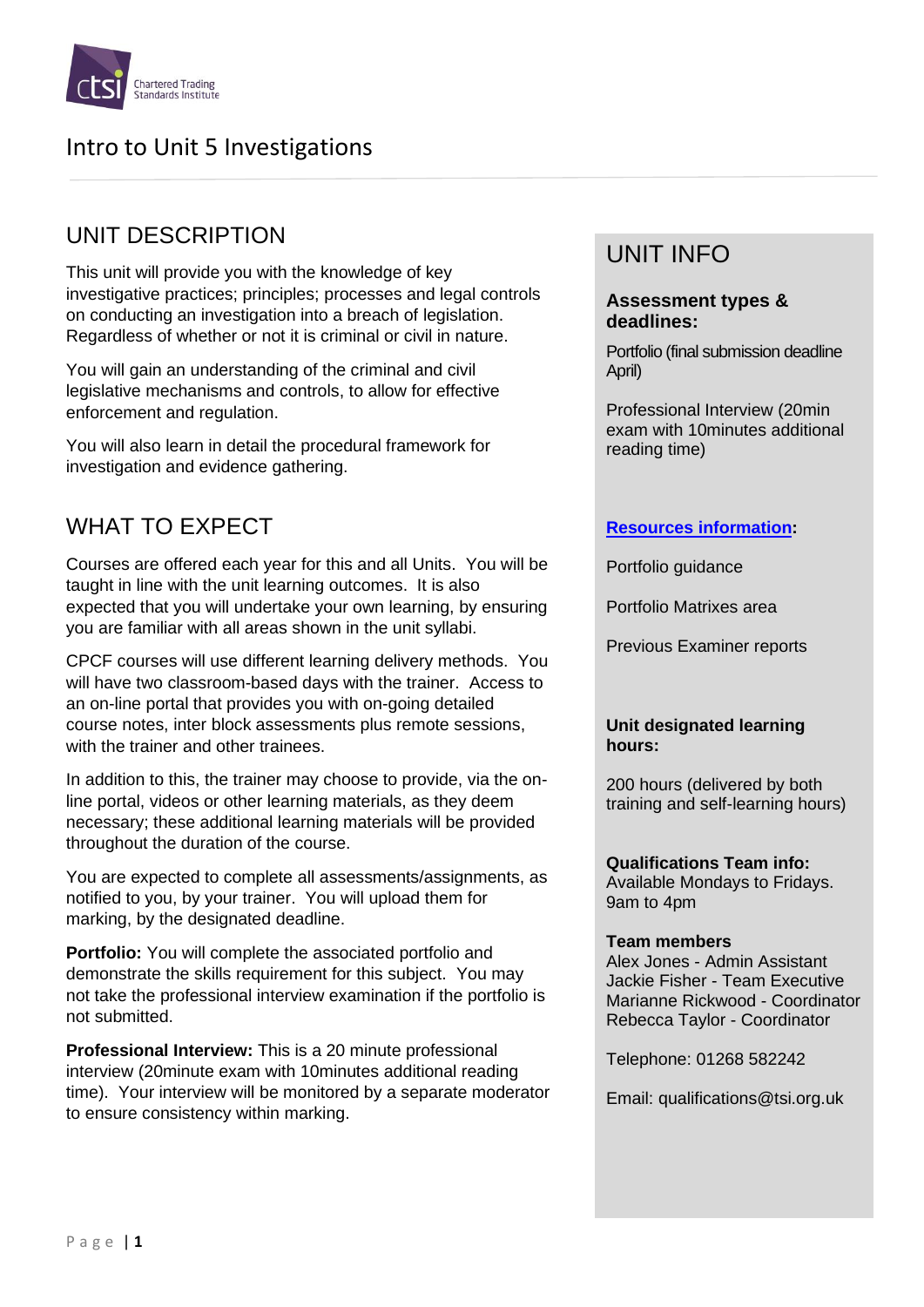

### CLASSIFICATION OF MARKS

All examinations are marked out of 100% and with a pass mark of 40%.

On passing an examination/coursework you will be graded with the following classifications: Distinction, Merit and Pass.

All effort should be made to gain the highest mark possible throughout the examining process.

## CPCF REGULATIONS AND POLICIES

All forms of assessment fall within strict regulations and you must ensure you understand and adhere to all regulation requirements.

The regulations that cover all aspects of the CPCF qualifications can be found on our website:

<https://www.tradingstandards.uk/practitioners/training-development/qualifications-resources#stage2info>

Please ensure you are familiar with all aspects within the regulations, taking particular notice of any area relating to examinations, coursework and deadlines.

CTSI will publish announcements surrounding the CPCF qualification from time to time. These are found here:

[https://www.tradingstandards.uk/practitioners/training-development/qualifications](https://www.tradingstandards.uk/practitioners/training-development/qualifications-resources#announcementsupdates)[resources#announcementsupdates](https://www.tradingstandards.uk/practitioners/training-development/qualifications-resources#announcementsupdates)

It is important that you are aware of any notifications provided by CTSI throughout the year to ensure you are meeting any/all requirements that the Executive or the Qualifications and Awards Board have put out.

### **GOVERNANCE**

For more detailed information on the governance of the CPCF, you will find this within the regulations. Below outlines the governance structure approved by CTSI Council.



| <b>Classification</b> | <b>Marks</b> |
|-----------------------|--------------|
| Distinction           | 70-100%      |
| Merit                 | 60-69%       |
| Pass                  | 40-59%       |
| Fails                 | 0-39%        |
|                       |              |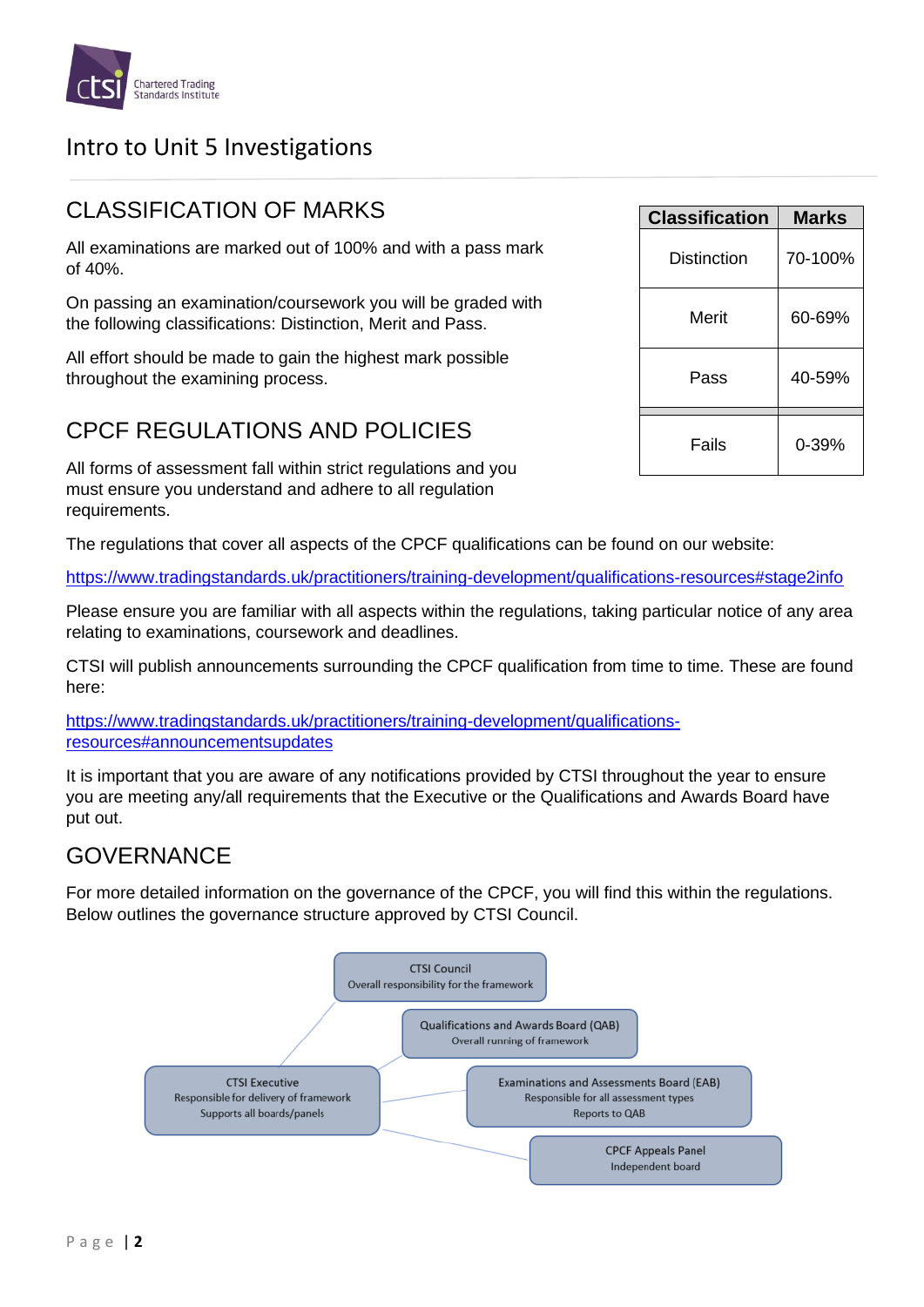

## UNIT SYLLABI

NOTE: The examiners may expect candidates to show knowledge of legislation which is in existence but not in force, (i.e. Acts which have not finally been enacted, or Regulations which have not reached their commencement date) if it is directly and significantly relevant to the subject-matter of the examination.

### **Learning Outcomes:**

At the end of this module, the student will be able to demonstrate:

- Knowledge and understanding of the principles involved in effective intelligence gathering, processing and dissemination in order to direct and progress investigations.
- Knowledge and understanding of the legal controls and processes involved in conducting an effective and compliant investigation into a breach of legislation.
- Knowledge and understanding of key investigative principles which will enable the effective gathering and recording of evidence.

### **Indicative areas of study**

The range, extent and legal controls, together with relevant guidance, which relates to the conduct of an investigation, whether civil or criminal.

The following terms have been used to indicate the level of knowledge required in each element;

**Detailed:** To an in-depth level, and with a fine degree of distinction between the various concept;

**Working:** The ability to apply the areas of knowledge to a trading standards environment;

**Basic:** Having an awareness of relevant legislation, organisations and concepts.

Assessments will reflect the requisite level of knowledge in each given area of the syllabus.

### **Syllabus**

### **Detailed knowledge of:**

- The legal regime imposed by the Regulation of Investigatory Powers Act 2000 and the Regulation of Investigatory Powers (Scotland) Act 2000 and the Protection of Freedoms Act 2012.
- In England, Wales and Northern Ireland the Police and Criminal Evidence Act 1984 and the relevant codes and equivalent rules in Scotland
- How to interpret and apply statutory powers, in particular enforcement powers in the Consumer Rights Act 2015